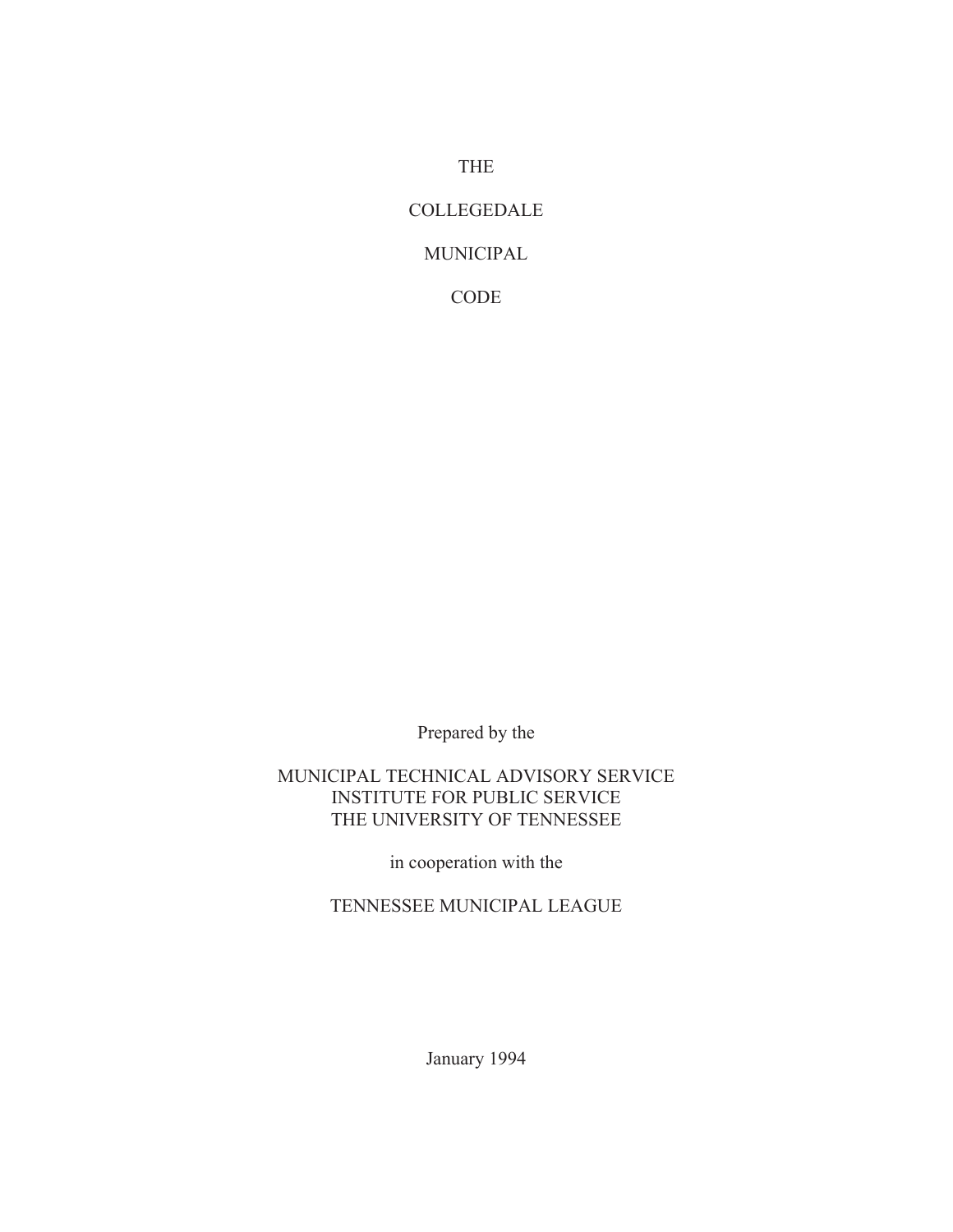*Change 8 July 19, 2021*

#### CITY OF COLLEGEDALE, TENNESSEE

#### MAYOR

Katie Lamb

#### VICE MAYOR

Tim Johnson

#### **COMMISSIONERS**

Debbie Baker Phil Garver Ethan White

#### MANAGER

Wayne Hines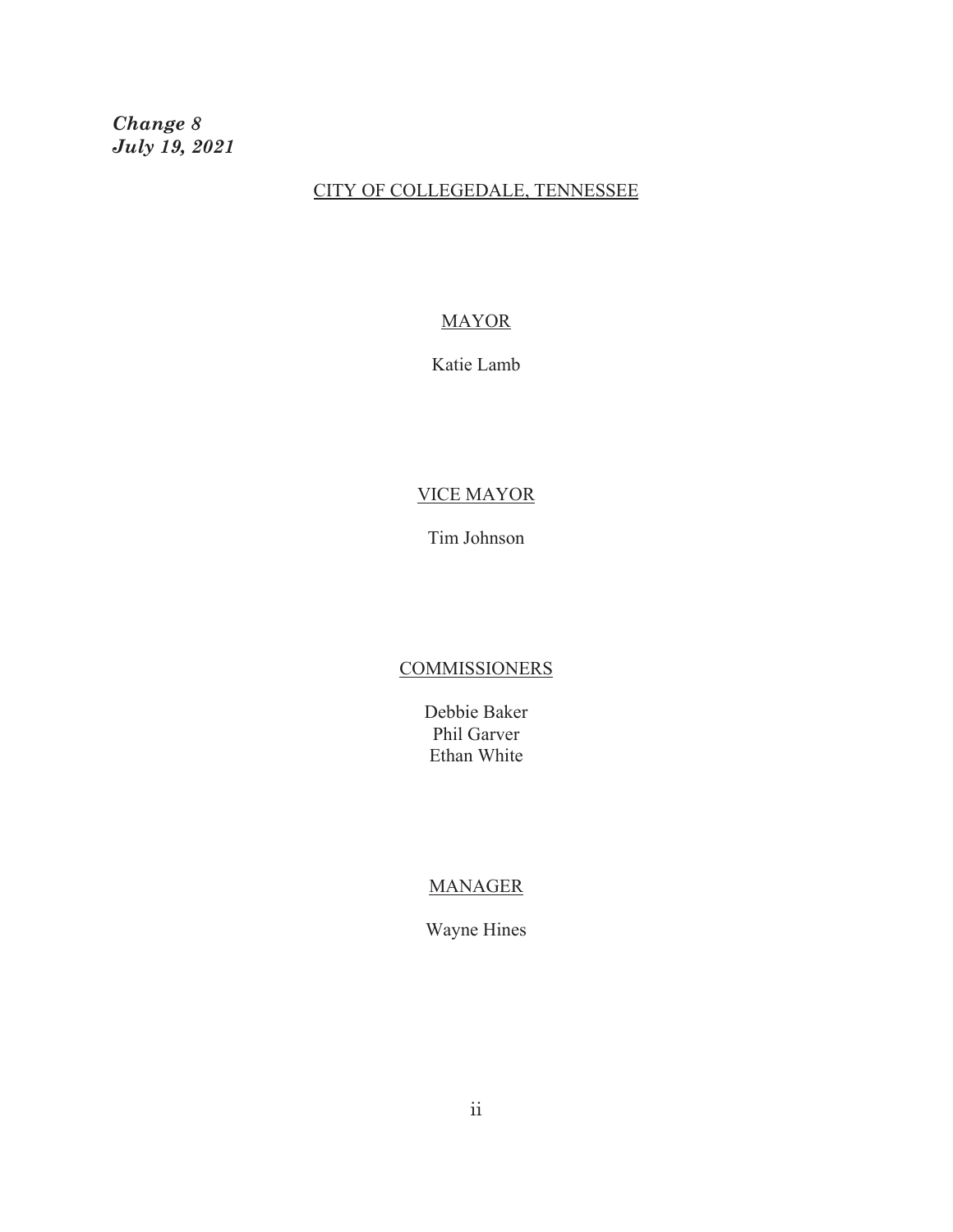#### **Preface**

The Collegedale Municipal Code contains the codification and revision of the ordinances of the City of Collegedale, Tennessee. By referring to the historical citation appearing at the end of each section, the user can determine the origin of each particular section. The absence of a historical citation means that the section was added by the codifier. The word "modified" in the historical citation indicates significant modification of the original ordinance.

The code is arranged into titles, chapters, and sections. Related matter is kept together, so far as possible, within the same title. Each section number is complete within itself, containing the title number, the chapter number, and the section of the chapter of which it is a part. Specifically, the first digit, followed by a hyphen, identifies the title number. The second digit identifies the chapter number, and the last two digits identify the section number. For example, title 2, chapter 1, section 6, is designated as section 2-106.

By utilizing the table of contents and the analysis preceding each title and chapter of the code, together with the cross references and explanations included as footnotes, the user should locate all the provisions in the code relating to any question that might arise. However, the user should note that most of the administrative ordinances (e.g. Annual Budget, Zoning Map Amendments, Tax Assessments, etc...) do not appear in the code. Likewise, ordinances that have been passed since the last update of the code do not appear here. Therefore, the user should refer to the city's ordinance book or the city recorder for a comprehensive and up to date review of the city's ordinances.

Following this preface is an outline of the ordinance adoption procedures, if any, prescribed by the city's charter.

The code has been arranged and prepared in loose-leaf form to facilitate keeping it up to date. MTAS will provide updating service under the following conditions:

(1) That all ordinances relating to subjects treated in the code or which should be added to the code are adopted as amending, adding, or deleting specific chapters or sections of the code (see section 8 of the adopting ordinance).

(2) That one copy of every ordinance adopted by the city is kept in a separate ordinance book and forwarded to MTAS annually.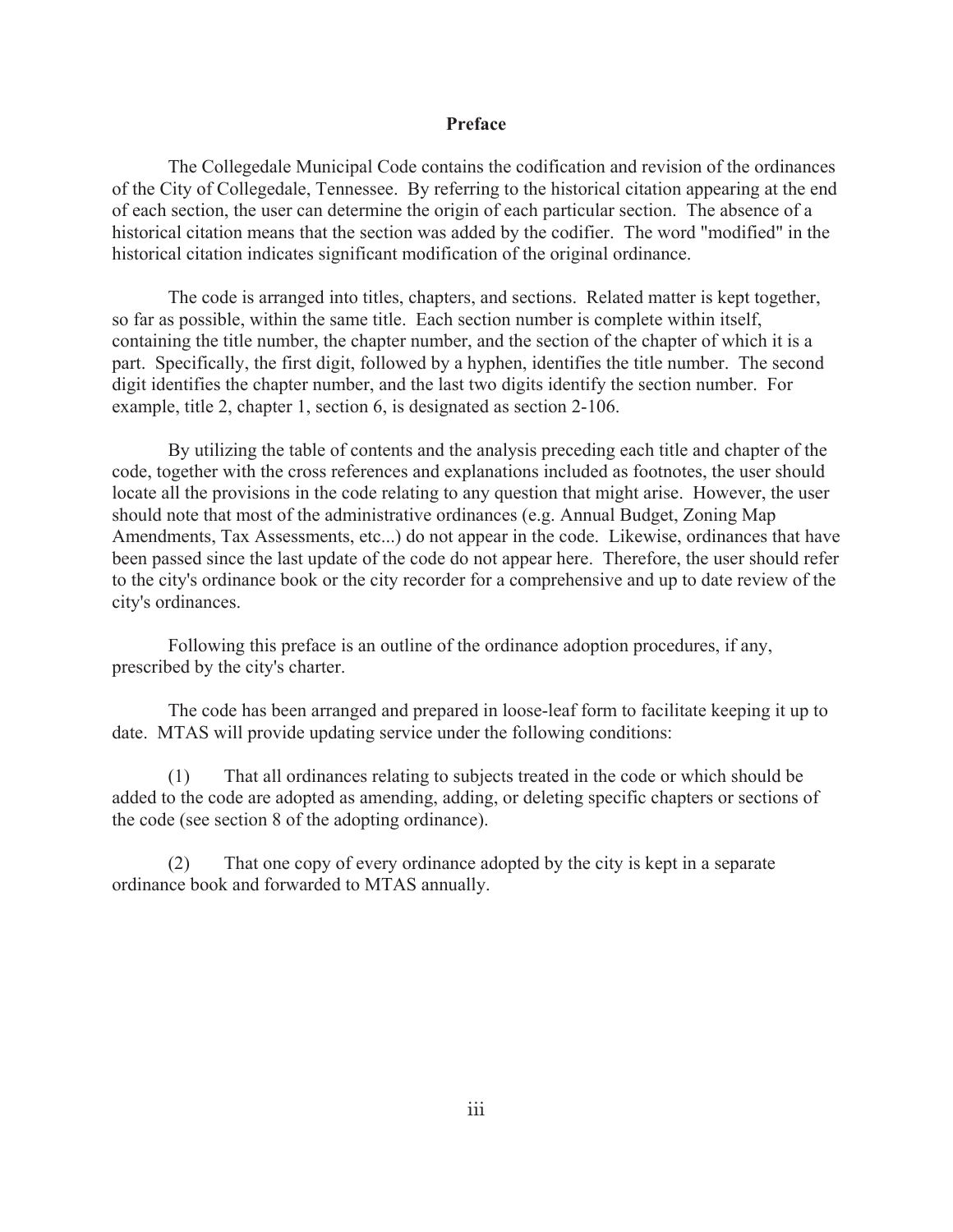(3) That the city agrees to reimburse MTAS for the actual costs of reproducing replacement pages for the code (no charge is made for the consultant's work, and reproduction costs are usually nominal).

When the foregoing conditions are met MTAS will reproduce replacement pages for the code to reflect the amendments and additions made by such ordinances. This service will be performed at least annually and more often if justified by the volume of amendments. Replacement pages will be supplied with detailed instructions for utilizing them so as again to make the code complete and up to date.

The able assistance of Tracy Gardner, the MTAS Sr. Word Processing Specialist who did all the typing on this project, is gratefully acknowledged.

> Steve Lobertini Codification Specialist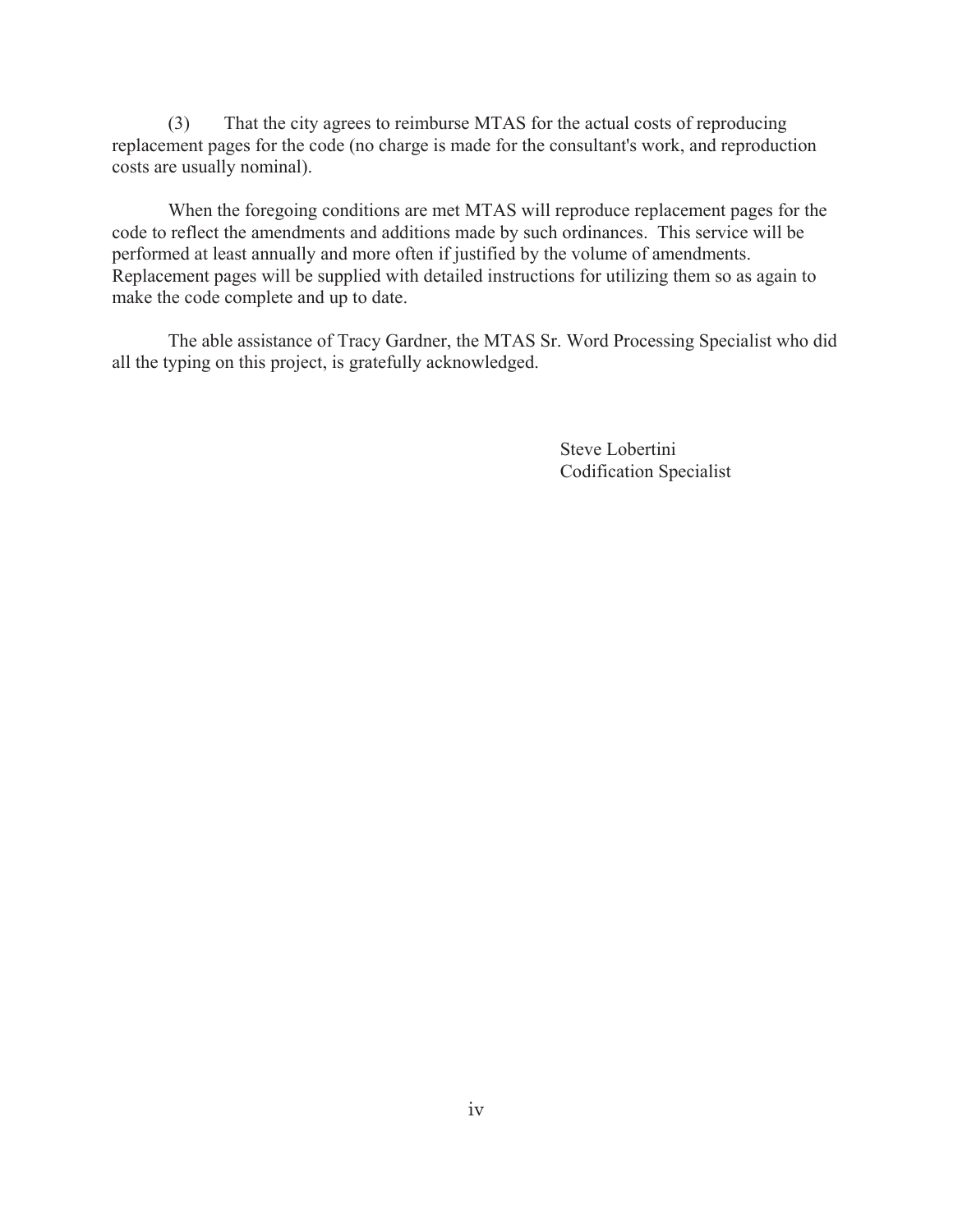#### ORDINANCE ADOPTION PROCEDURES PRESCRIBED BY THE CITY CHARTER

- 1. General power to enact ordinances: (6-19-101)
- 2. All ordinances shall begin, "Be it ordained by the City of Collegedale as follows:" (6-20-214)
- 3. Ordinance procedure
	- (a) Every ordinance shall be read two (2) different days in open session before its adoption, and not less than one (1) week shall elapse between first and second readings, and any ordinance not so read shall be null and void. Any city incorporated under chapters 18-23 of this title may establish by ordinance a procedure to read only the caption of an ordinance, instead of the entire ordinance, on both readings. Copies of such ordinances shall be available during regular business hours at the office of the city recorder and during sessions in which the ordinance has its second reading.
	- (b) An ordinance shall not take effect until fifteen (15) days after the first passage thereof, except in case of an emergency ordinance. An emergency ordinance may become effective upon the day of its final passage, provided, that it shall contain the statement that an emergency exists and shall specify with distinctness the facts and reasons constituting such an emergency.
	- (c) The unanimous vote of all members of the board present shall be required to pass an emergency ordinance.
	- (d) No ordinance making a grant, renewal, or extension of a franchise or other special privilege, or regulating the rate to be charged for its service by any public utility shall ever be passed as an emergency ordinance. No ordinance shall be amended except by a new ordinance. (6-20-215)
- 4. Each ordinance of a penal nature, or the caption of each ordinance of a penal nature, shall be published after its final passage in a newspaper of general circulation in the city. (6-20-218)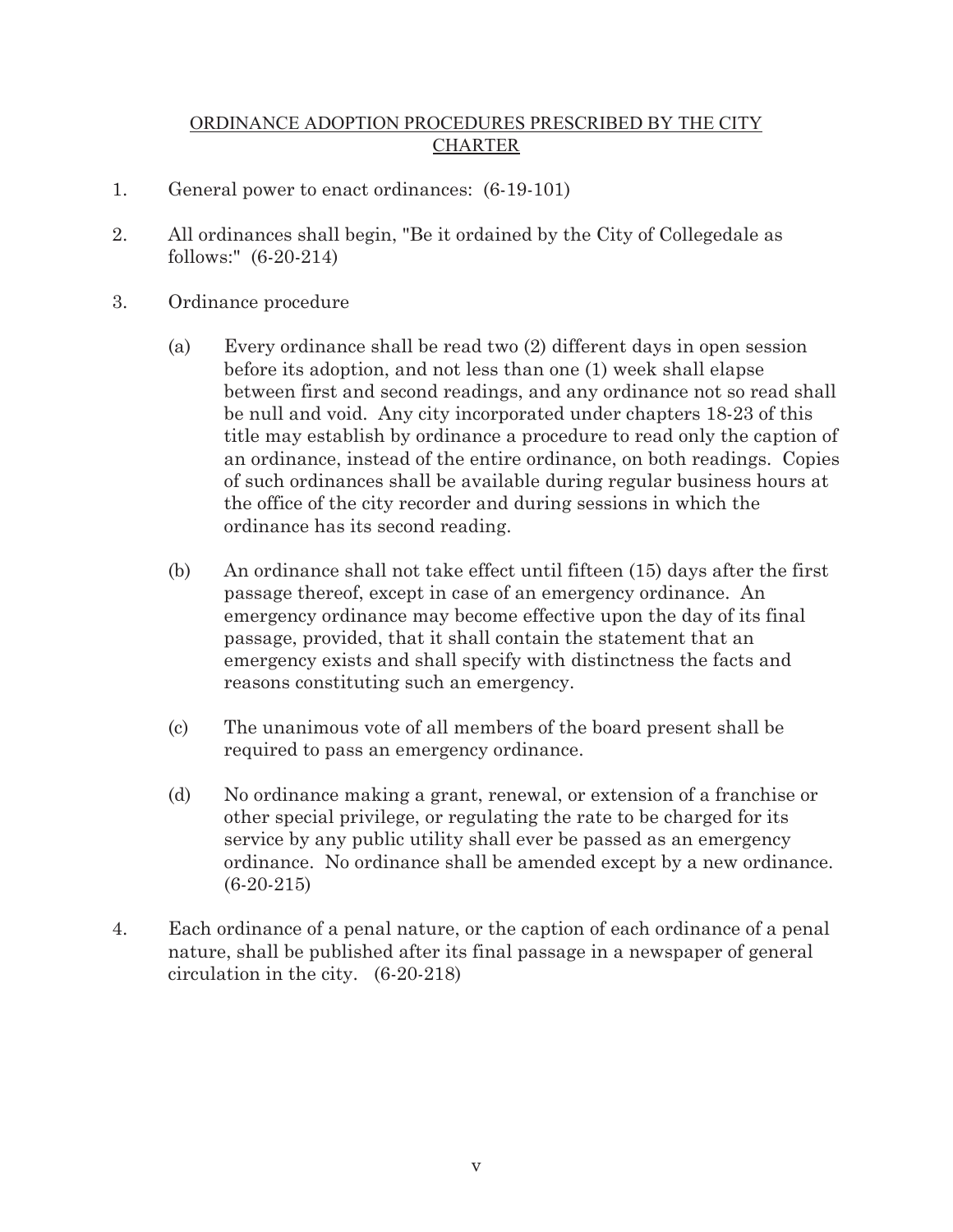# **TABLE OF CONTENTS**

#### **PAGE**

## **INTRODUCTION**

| OFFICIALS OF THE CITY AT TIME OF CODIFICATION  ii |
|---------------------------------------------------|
|                                                   |
| ORDINANCE ADOPTION PROCEDURES PRESCRIBED BY       |

## **CHARTER**

## **CODE OF ORDINANCES**

|          | TITLE 1. GENERAL ADMINISTRATION  1-1                                                                                                                                                                                                                                             |  |
|----------|----------------------------------------------------------------------------------------------------------------------------------------------------------------------------------------------------------------------------------------------------------------------------------|--|
|          | <b>CHAPTER</b><br>BOARD OF COMMISSIONERS  1-1<br>1.<br>2.<br>3.<br>CITY MANAGER $\ldots \ldots \ldots \ldots \ldots \ldots \ldots \ldots \ldots 1-5$<br>RECORDER $\ldots \ldots \ldots \ldots \ldots \ldots \ldots \ldots \ldots \ldots \ldots \ldots$<br>4.<br>$\overline{5}$ . |  |
| TITLE 2. |                                                                                                                                                                                                                                                                                  |  |
|          | <b>CHAPTER</b><br>PARKS AND RECREATION BOARD  2-1<br>1.<br>LIBRARY BOARD $\ldots \ldots \ldots \ldots \ldots \ldots \ldots \ldots 2-3$<br>2 <sub>1</sub>                                                                                                                         |  |
| TITLE 3. |                                                                                                                                                                                                                                                                                  |  |
|          | <b>CHAPTER</b><br>$CITY$ JUDGE $\ldots \ldots \ldots \ldots \ldots \ldots \ldots \ldots \ldots \ldots 3-1$<br>$1 \quad \blacksquare$<br>2.                                                                                                                                       |  |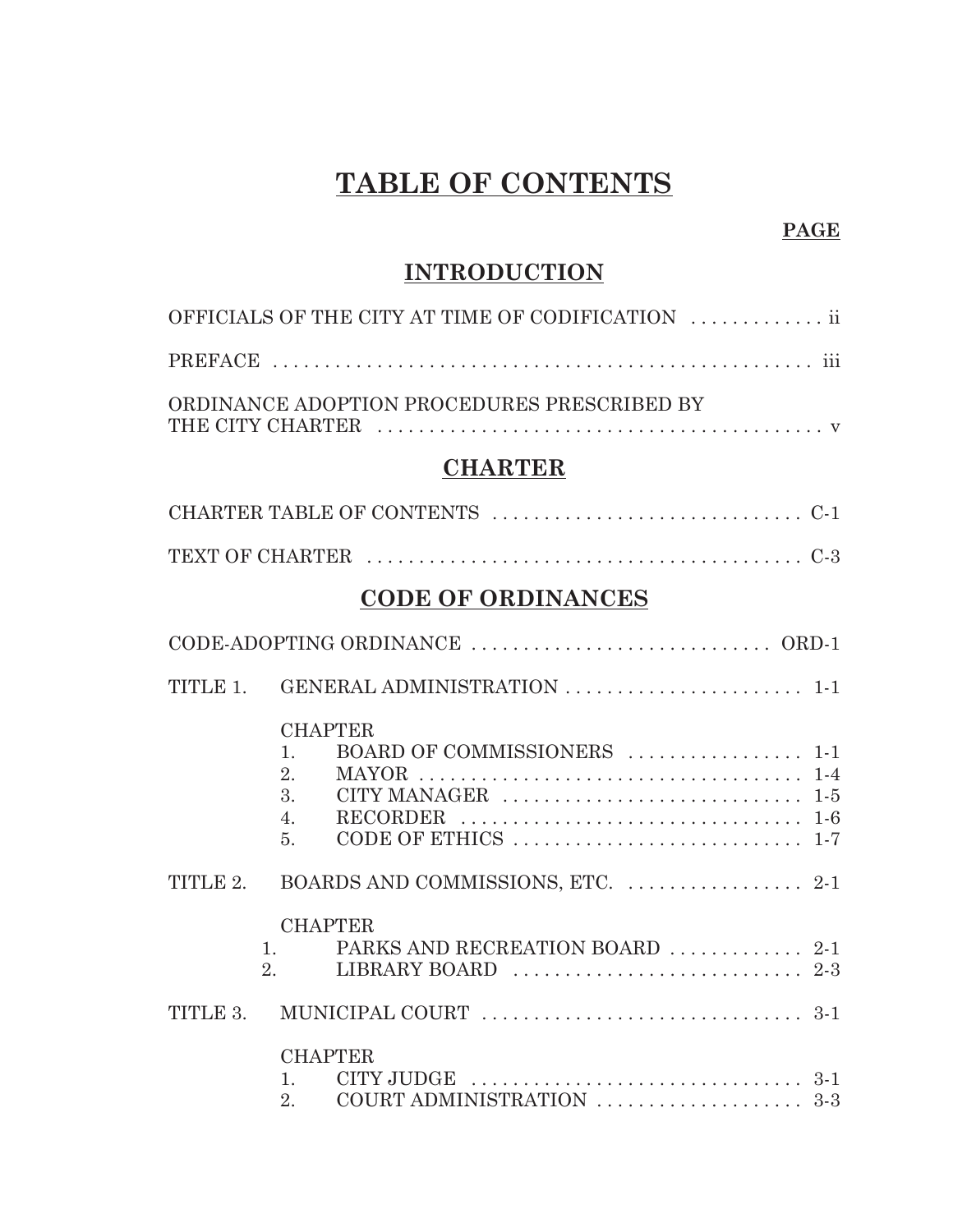# **PAGE**

|          | WARRANTS, SUMMONSES, CITATIONS AND<br>3.                                                        |
|----------|-------------------------------------------------------------------------------------------------|
|          | 4.                                                                                              |
| TITLE 4. | MUNICIPAL PERSONNEL  4-1                                                                        |
|          | <b>CHAPTER</b>                                                                                  |
|          | SOCIAL SECURITY $\ldots \ldots \ldots \ldots \ldots \ldots \ldots \ldots$ 4-1<br>$\mathbf{1}$ . |
|          | VACATIONS, SICK LEAVE AND<br>2 <sub>1</sub>                                                     |
|          | PERSONNEL REGULATIONS  4-5<br>3.                                                                |
|          | OCCUPATIONAL SAFETY AND<br>4.                                                                   |
|          | HEALTH PROGRAM  4-7<br>TRAVEL REIMBURSEMENT REGULATIONS  4-10<br>5.                             |
| TITLE 5. | MUNICIPAL FINANCE AND TAXATION  5-1                                                             |
|          | <b>CHAPTER</b>                                                                                  |
|          | 1.                                                                                              |
|          | $\overline{2}$ .<br>3.                                                                          |
|          | 4.                                                                                              |
|          | $\overline{5}$ .                                                                                |
|          |                                                                                                 |
|          | <b>CHAPTER</b>                                                                                  |
|          | 1.                                                                                              |
|          | MUNICIPAL ENFORCEMENT OFFICERS  6-4<br>2.                                                       |
|          | TITLE 7. FIRE PROTECTION AND FIREWORKS  7-1                                                     |
|          | <b>CHAPTER</b>                                                                                  |
|          | 1.                                                                                              |
|          | 2.                                                                                              |
| TITLE 8. |                                                                                                 |
|          | <b>CHAPTER</b>                                                                                  |
|          | $INTOXICATING LIQUORS \ldots \ldots \ldots \ldots \ldots \ldots 8-1$<br>1.                      |
|          | $8 - 4$<br>2.<br>BEER<br>BROWN BAGGING AND CORKAGE $\ldots \ldots \ldots \ldots$ 8-9<br>3.      |
|          |                                                                                                 |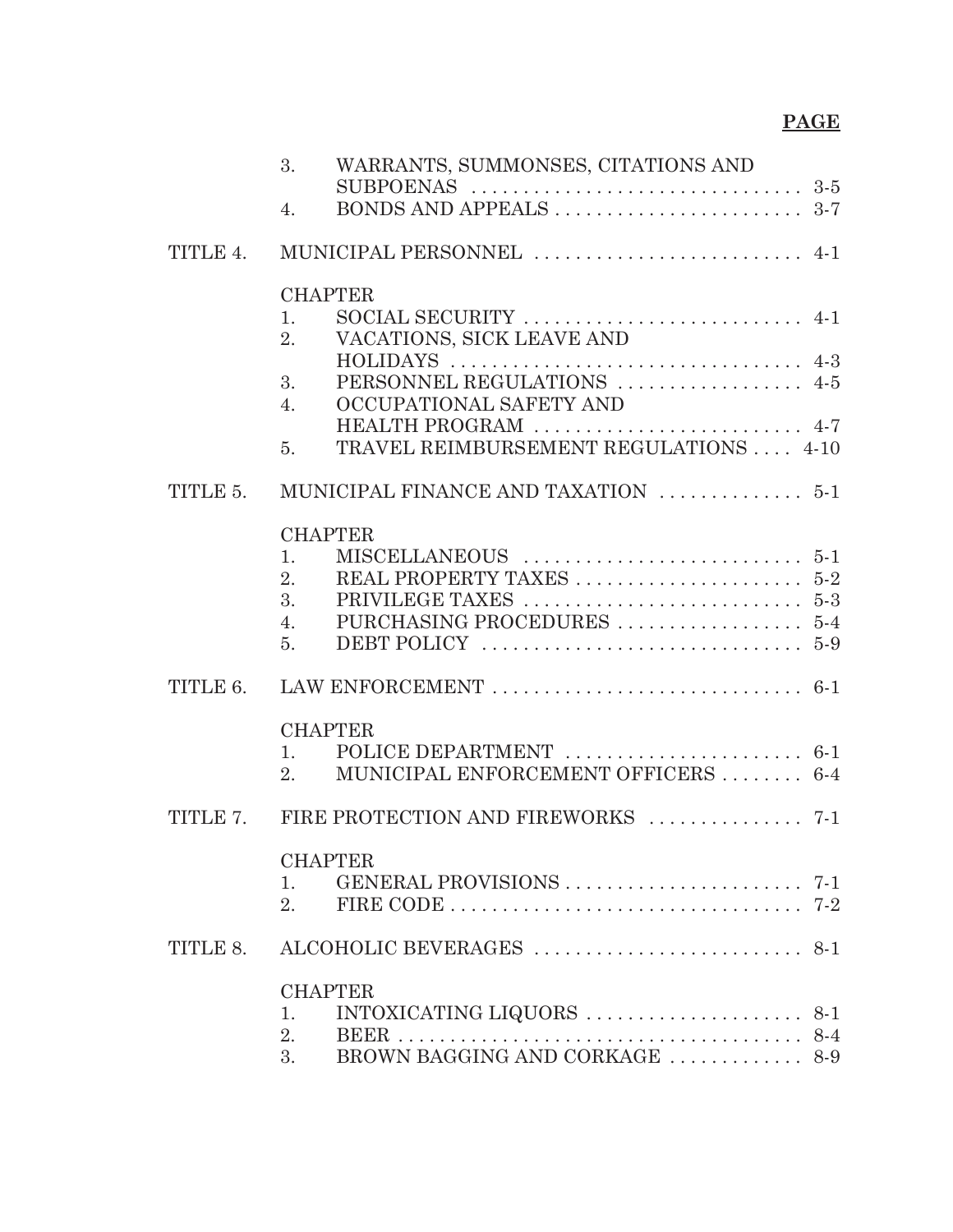| TITLE 9.  | BUSINESS, PEDDLERS, SOLICITORS, ETC  9-1                                                      |
|-----------|-----------------------------------------------------------------------------------------------|
|           | <b>CHAPTER</b>                                                                                |
|           | 1.                                                                                            |
|           | 2.                                                                                            |
|           | 3.<br>POOL ROOMS $\ldots \ldots \ldots \ldots \ldots \ldots \ldots \ldots \ldots \ldots$ 9-10 |
|           | 4.                                                                                            |
|           | 5.                                                                                            |
|           | ADULT-ORIENTED ESTABLISHMENTS  9-13<br>6.                                                     |
| TITLE 10. |                                                                                               |
|           | <b>CHAPTER</b>                                                                                |
|           | 1.                                                                                            |
|           | 2.<br>IN GENERAL $\ldots \ldots \ldots \ldots \ldots \ldots \ldots \ldots \ldots \ldots 10-4$ |
|           | 3.                                                                                            |
|           |                                                                                               |
|           | 4.                                                                                            |
|           | LARGE AND SMALL ANIMALS  10-14<br>$\overline{5}$ .                                            |
| TITLE 11. |                                                                                               |
|           | <b>CHAPTER</b>                                                                                |
|           | MISDEMEANORS OF THE STATE<br>1.                                                               |
|           |                                                                                               |
|           | $\overline{2}$ .                                                                              |
|           | GAMBLING, FORTUNE TELLING, ETC 11-3<br>3.                                                     |
|           | OFFENSES AGAINST THE PERSON  11-4<br>4.                                                       |
|           | OFFENSES AGAINST THE PEACE AND<br>5.                                                          |
|           |                                                                                               |
|           | INTERFERENCE WITH PUBLIC<br>6.                                                                |
|           | OPERATIONS AND PERSONNEL  11-8                                                                |
|           | FIREARMS, WEAPONS AND MISSILES  11-9<br>7.                                                    |
|           | TRESPASSING, MALICIOUS MISCHIEF<br>8.                                                         |
|           | AND INTERFERENCE WITH TRAFFIC  11-11                                                          |
|           | OFFENSES AGAINST THE PUBLIC HEALTH,<br>9.                                                     |
|           | SAFETY, WELFARE  11-12                                                                        |
| TITLE 12. |                                                                                               |
|           | <b>CHAPTER</b>                                                                                |
|           | BUILDING CODE $\ldots \ldots \ldots \ldots \ldots \ldots \ldots \ldots \ldots 12-1$<br>1.     |
|           | 2.                                                                                            |
|           | 3.                                                                                            |
|           | 4.                                                                                            |
|           | PROPERTY MAINTENANCE CODE  12-13<br>5.                                                        |
|           |                                                                                               |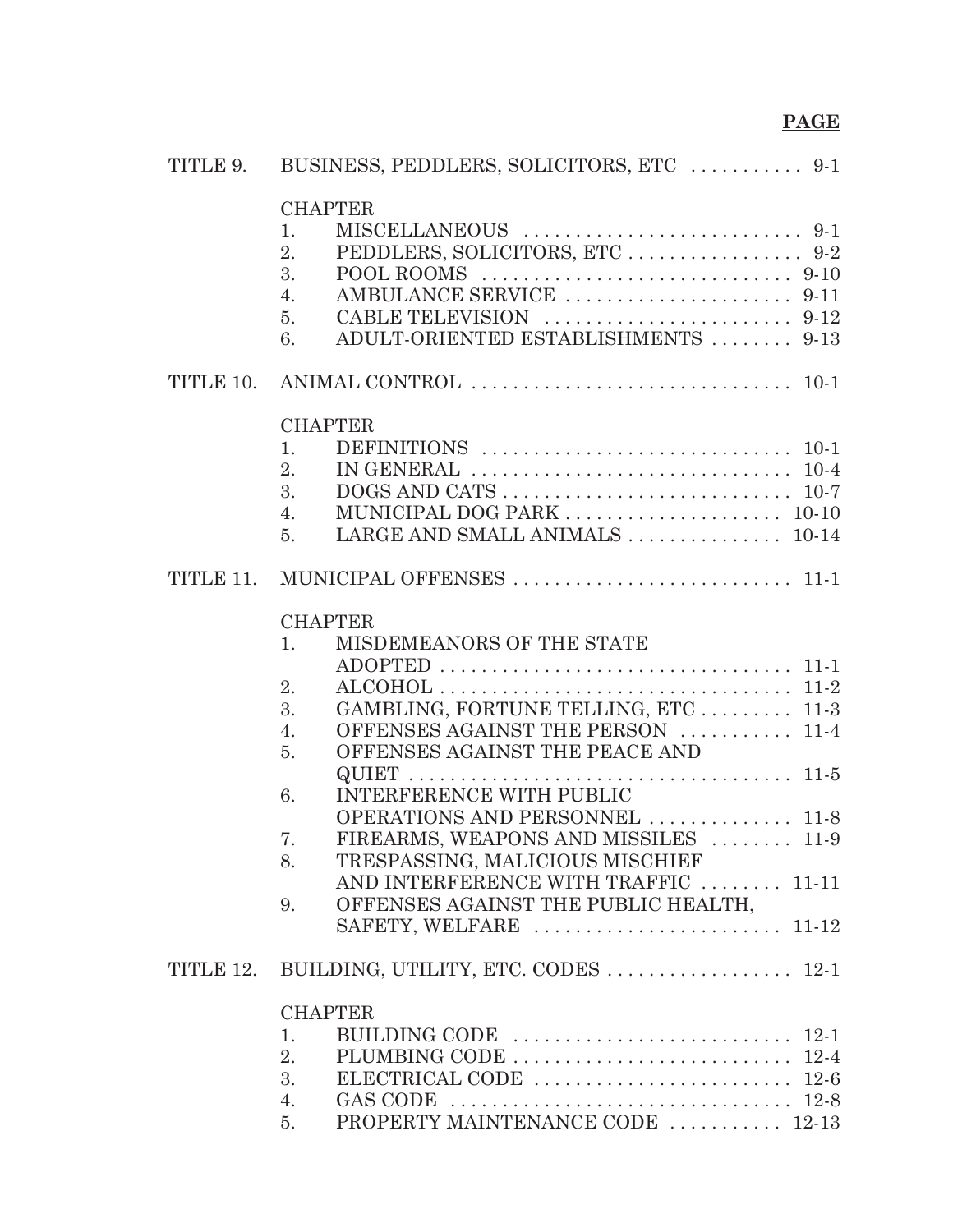## **PAGE**

|           | UNSAFE BUILDING ABATEMENT CODE  12-15<br>6.                                              |  |
|-----------|------------------------------------------------------------------------------------------|--|
|           | 7.                                                                                       |  |
|           | MECHANICAL CODE  12-19<br>8.                                                             |  |
|           | MANUFACTURED HOMES PERMIT FEE  12-21<br>9.                                               |  |
|           | POST DEVELOPMENT STORM<br>10.                                                            |  |
|           | WATER ORDINANCE  12-22                                                                   |  |
|           | RESIDENTIAL CODE $\ldots \ldots \ldots \ldots \ldots \ldots \ldots 12-25$<br>11.         |  |
|           | ENERGY CONSERVATION CODE  12-27<br>12.                                                   |  |
|           | BOARD OF BUILDING CONSTRUCTION<br>13.                                                    |  |
|           |                                                                                          |  |
|           | TITLE 13. PROPERTY MAINTENANCE REGULATIONS  13-1                                         |  |
|           | <b>CHAPTER</b>                                                                           |  |
|           | 1.                                                                                       |  |
|           | SLUM CLEARANCE $\ldots \ldots \ldots \ldots \ldots \ldots \ldots \ldots$ 13-5<br>2.      |  |
|           | 3.                                                                                       |  |
| TITLE 14. | ZONING AND LAND USE CONTROL  14-1                                                        |  |
|           |                                                                                          |  |
|           | <b>CHAPTER</b>                                                                           |  |
|           | [REPEALED.]<br>1.<br>2.                                                                  |  |
|           | 3.<br>AIR POLLUTION CONTROL  14-3                                                        |  |
|           | MUNICIPAL PLANNING COMMISSION  14-4<br>4.                                                |  |
|           | STORMWATER RUNOFF REGULATION<br>5.                                                       |  |
|           | AND CONTROL $\ldots \ldots \ldots \ldots \ldots \ldots \ldots \ldots \ldots 14.5$        |  |
|           | MOBILE HOME ORDINANCE  14-15<br>6.                                                       |  |
|           | LANDSCAPE ORDINANCE  14-24<br>7.                                                         |  |
|           | MULTI-MODAL TRANSPORTATION<br>8.                                                         |  |
|           |                                                                                          |  |
|           |                                                                                          |  |
| TITLE 15. | MOTOR VEHICLES, TRAFFIC AND                                                              |  |
|           |                                                                                          |  |
|           | <b>CHAPTER</b>                                                                           |  |
|           | MISCELLANEOUS PROVISIONS  15-1<br>1.                                                     |  |
|           | 2.                                                                                       |  |
|           | TURNING MOVEMENTS  15-12<br>3.                                                           |  |
|           | 4.                                                                                       |  |
|           | 5.                                                                                       |  |
|           | ENFORCEMENT $\ldots \ldots \ldots \ldots \ldots \ldots \ldots \ldots \ldots 15-20$<br>6. |  |
|           | INOPERATIVE MOTOR VEHICLES  15-22<br>7.                                                  |  |